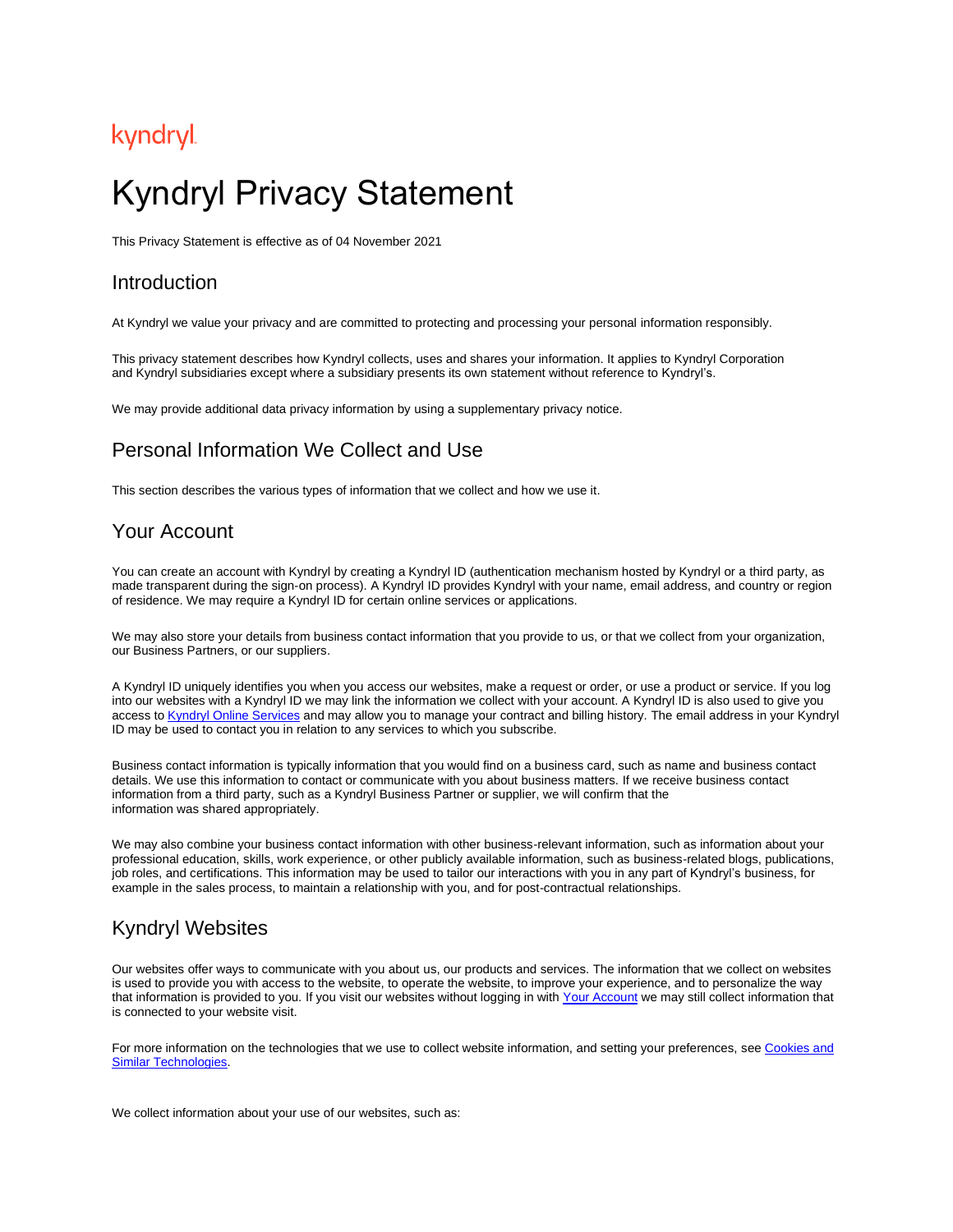- the webpages you view,
- the amount of time you spend on pages,
- the website URL that referred you to our pages,
- your geographic information derived from your IP address,
- and any hyperlinks or advertisements you select.

We use this information to improve and personalize your experience with our websites, provide you with content that you may be interested in, create marketing insights, and to improve our websites, online services, and related technologies.

We also collect the information that your browser or device automatically sends, such as:

- your browser type and IP address,
- operating system, device type, and version information,
- language settings,
- crash logs,
- Kyndryl ID information (if signed in),
- and passwords.

We use this information to provide you with access to our webpages, improve the webpage view on your device and browser, adapt to your settings and language, and adapt content for relevancy or any legal requirements for your country. We also use this information to comply with system and network security requirements, and to provide support. For more information see, [Support Services](#page-2-0) and [Protecting](#page-3-0) You and Kyndryl.

We also provide platforms and forums that enable online sharing, support, and collaboration among registered members. Any information that you submit to these platforms may be made available to others on the internet, or removed by us, as covered in the platform privacy notice or terms. We are not responsible for any content that you make available through your use of our products or services.

We prepare reports on our websites to derive insights into trending topics and general market knowledge. These reports may be provided to third parties with details on how users interacted or showed interest in the third-party product or service that was presented on our websites. All reports display aggregated information and cannot be used to identify our website visitors.

We accept no responsibility for the content provided on, or privacy practices, of third-party websites or applications.

### <span id="page-1-0"></span>Kyndryl Online Services

Our online services include "as-a-service" and desktop applications, mobile applications (or apps), and Kyndryl Learning services. We collect information about the use of these services, such as pages you view or your interactions on that page, to improve and develop our services and to generate technical and market insights. We may require a Kyndryl ID for the use of our online services and applications (see [Your Account\)](#page-0-0).

The information that we collect on our online services and applications may include:

- the pages you view,
- your settings within the service,
- your browser type and IP address,
- operating system, device type, and version information,
- crash logs,
- Kyndryl ID information (if signed in),
- and passwords.

This information is collected to provide you with access, to operate the service, for support, to personalize and improve your experience of the service, to develop other services and technologies, and generate technical and market insights. For more information on the technologies that we use to collect this information, and setting your preferences, see Cookies and Similar [Technologies.](#page-4-0)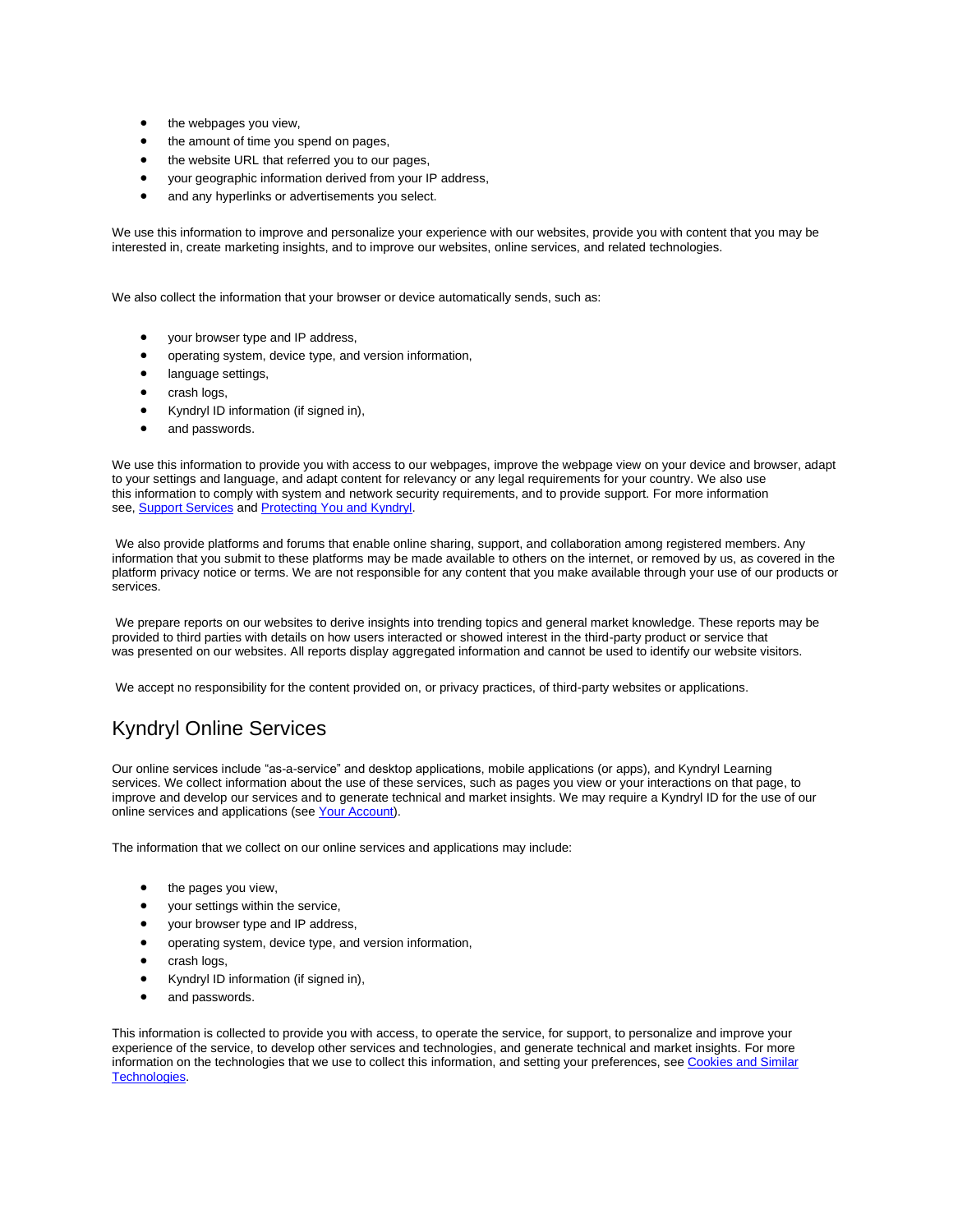Where we provide products and services as a business-to-business provider, the client is responsible for the collection and use of personal information while using our products or services, unless otherwise described. Our agreement with clients may also allow us to request and collect information about authorized users of our products or services for reasons of contract management.

Mobile application privacy notices may provide details about the information that is collected by the app, such as geolocation information or the unique User-ID of a device. Unique User-IDs are used to connect to servers and to connect the use of the device across apps. Depending on the functions of the app, you can tailor your privacy settings by using the settings menu or in your user profile.

Kyndryl Learning offers education services and collects information on course completions to be able to provide you with credentials, certificates, or further information when needed.

We accept no responsibility for the content provided on, or privacy practices, of third-party websites or applications.

#### <span id="page-2-2"></span>**Marketing**

We use the information that we collect to communicate with you about relevant products, services, and offerings. We also use this information to personalize your experience with our content and advertisements, and to develop internal marketing and business intelligence. You may submit an [opt-out request,](https://www.kyndryl.com/us/en/opt-out) or select **Unsubscribe** at the bottom of each marketing email. To review or set your preferences regarding the information that we collect about you on our websites select **Cookie Preferences** in the website footer.

We use contact information that we collect directly from you, your organization, or third-party data providers, to communicate with you about our products, services, and offerings. When we obtain information about you indirectly from third parties, we implement checks and controls to confirm that this information was legally acquired by the third party and that the third party has the right to provide the information to us for our use in marketing.

We may, subject to your preferences, collect information about your interactions with our websites, our emails (such as whether emails are opened or links selected), and other Kyndryl content, including content on third-party sites. For more information on the technologies that we use to collect this information, and setting your preferences, see [Cookies and Similar](#page-4-0) Technologies.

We use this information to develop internal marketing and business intelligence. For example, we may:

- Combine the information collected to better understand your interests and potential business needs, such as Kyndryl events you attend, content you review, or any of our websites that you visit.
- Aggregate the information that is collected about website visitors for the purposes of developing and modelling marketing audiences.
- Leverage insights from the information collected to personalize content and advertisements across multiple interactions and devices.
- Engage with advertising partners, such as publishers and social media platforms, to deliver targeted Kyndryl advertisements on their websites, aggregate information for analysis, and track engagement with those advertisements on our behalf. These advertising partners may also track your interactions with us on our websites.

#### <span id="page-2-1"></span>Contractual Relationships

A contractual relationship is created when you order a trial, product or service from us. While we mainly provide our products and services to businesses, individuals may also enter into an agreement with us directly as a client. We may collect any information that is reasonably necessary to prepare for, enter, and fulfill the contractual agreement.

The information collected in a contractual relationship may include the business contact information of the requester, a Kyndryl ID, and the order details. Information that is required for shipment and payment, for the implementation of services, or to grant access to the product or service may also be collected.

This information may be collected for various purposes, depending on the nature of the products or services, for example, for contractual management and compliance, to provide support, for the improvement or development of our products and services, and to generate technical and market insights. For more information, see Kyndryl [Online Services.](#page-1-0)

#### <span id="page-2-0"></span>Support Services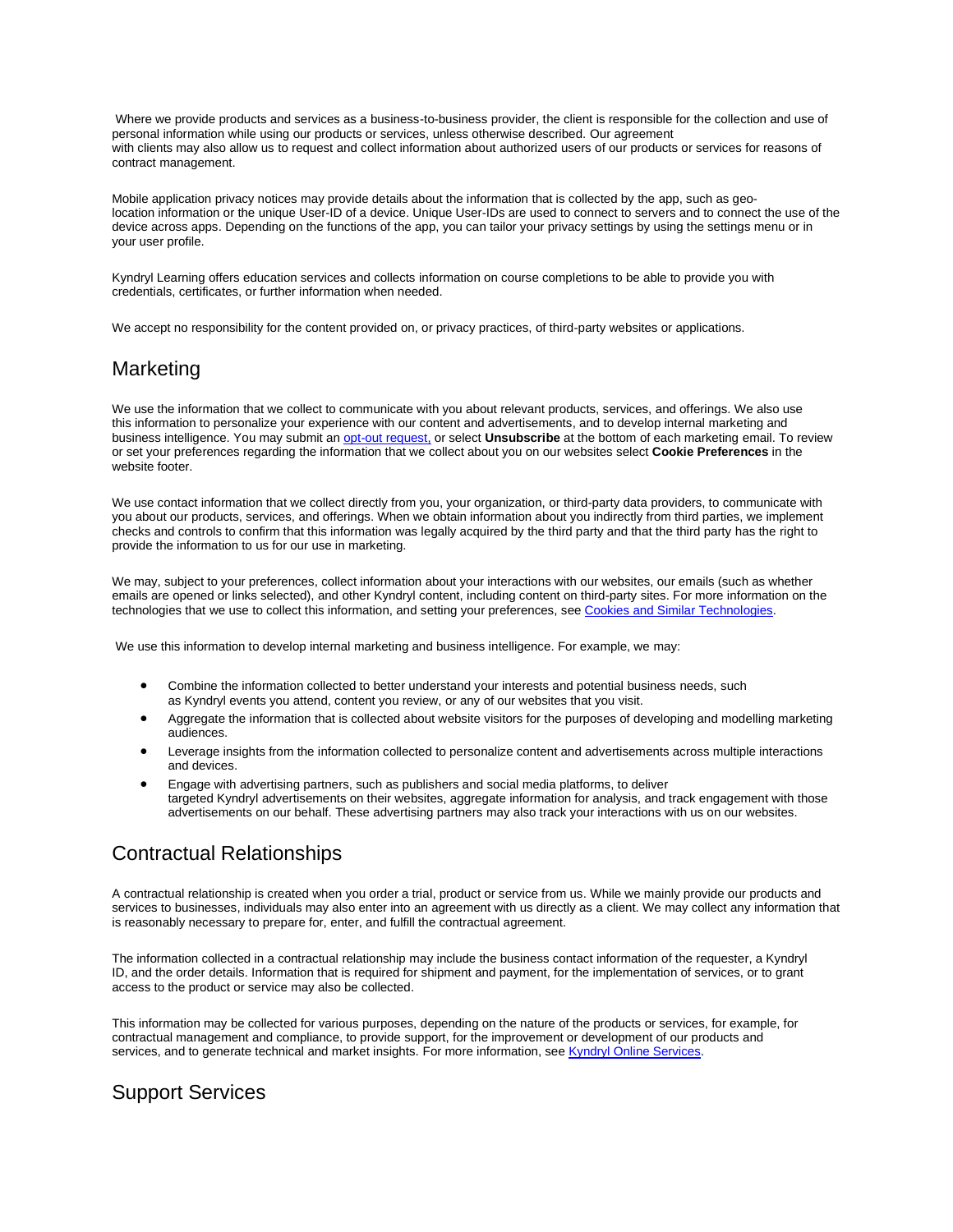When you contact us to request support, we collect your contact information, problem description, and possible resolutions. We record the information that is provided to handle the support query, for administrative purposes, to foster our relationship with you, for staff training, and for quality assurance purposes.

The information that we collect may include any information exchanged during our phone conversations or provided during Live Chat support sessions on our websites. We may use this information to inform you of products or services that are related to your support request. This can include product updates or fixes, and we may combine the information that is collected through other interactions with you or your organization to provide more valuable suggestions in relation to product support, such as any available training regarding the issue.

While we handle the support case, we may have incidental access to information that you have provided or information that is on your system. This information may contain information about you, your organization's employees, customers, or other relevant parties. The conditions regarding the handling and processing of this information is covered by the applicable Terms of Use or other agreements between your organization and Kyndryl.

### <span id="page-3-0"></span>Protecting You and Kyndryl

We may collect and use information to protect you and Kyndryl from IT security threats and to secure the information that we hold from unauthorized access, disclosure, alteration, or destruction. This includes information from our IT access authorization systems, such as log-in information.

The security solutions we use to protect your information, our infrastructure, and our networks may collect information such as IP addresses and log files. This is necessary for the functionality and utility of security programs to enable the investigation of any potential security incidents and generate insights on security threats.

We may use specialized tooling and other technical means to collect information at access points to, and in, IT systems and networks to detect unauthorized access, viruses, and indications of malicious activities. The information we collect may be used to conduct investigations when unauthorized access, malware or malicious activities are suspected, and to remove or isolate malicious code or content.

### <span id="page-3-2"></span>Kyndryl Locations

When you visit a Kyndryl location, we collect your name or business contact information, and, in some cases, information from a government-issued ID. This information is collected for access management and to protect the security and safety of our locations and employees.

The information that is collected at our locations is used to issue access badges. We may verify the identity of visitors where legally permissible and, for supplier personnel working on site, a badge with a photo identification may be requested for identification purposes.

Camera supervision and access management are used for reasons of security and safety of our locations, employees, and assets. More information may be available at the Kyndryl location.

### <span id="page-3-1"></span>Recruitment and Former Employees

We are constantly searching for new talent for our organization, and we collect information about job applicants or prospective candidates from several sources. Applicants receive a specific privacy notice in the course of the process. When an employee leaves Kyndryl, we continue to process information that is related to them for any remaining business, contractual, employment, legal, and fiscal purposes, including the management of pensions to the extent handled by Kyndryl.

Regarding recruitment, we may look for prospective candidates with the help of recruitment intermediaries and may use publicly available information on social media platforms to identify prospective candidates for a specific function.

When an employee leaves Kyndryl, we retain basic information from the former employee about their employment at Kyndryl.

After an employee retires, we process information about the retiree for fulfilling the pension obligations toward the retiree. Information about the processing of pension information, or other retirement programs, can be found with the local organization responsible for pensions. In some countries, this may be an independent organization. In some cases, retirees may still participate in Kyndryl-organized initiatives or programs, such as volunteer and social responsibility programs. Such participation is voluntary, and more information is provided on the relevant websites or information pages for those initiatives.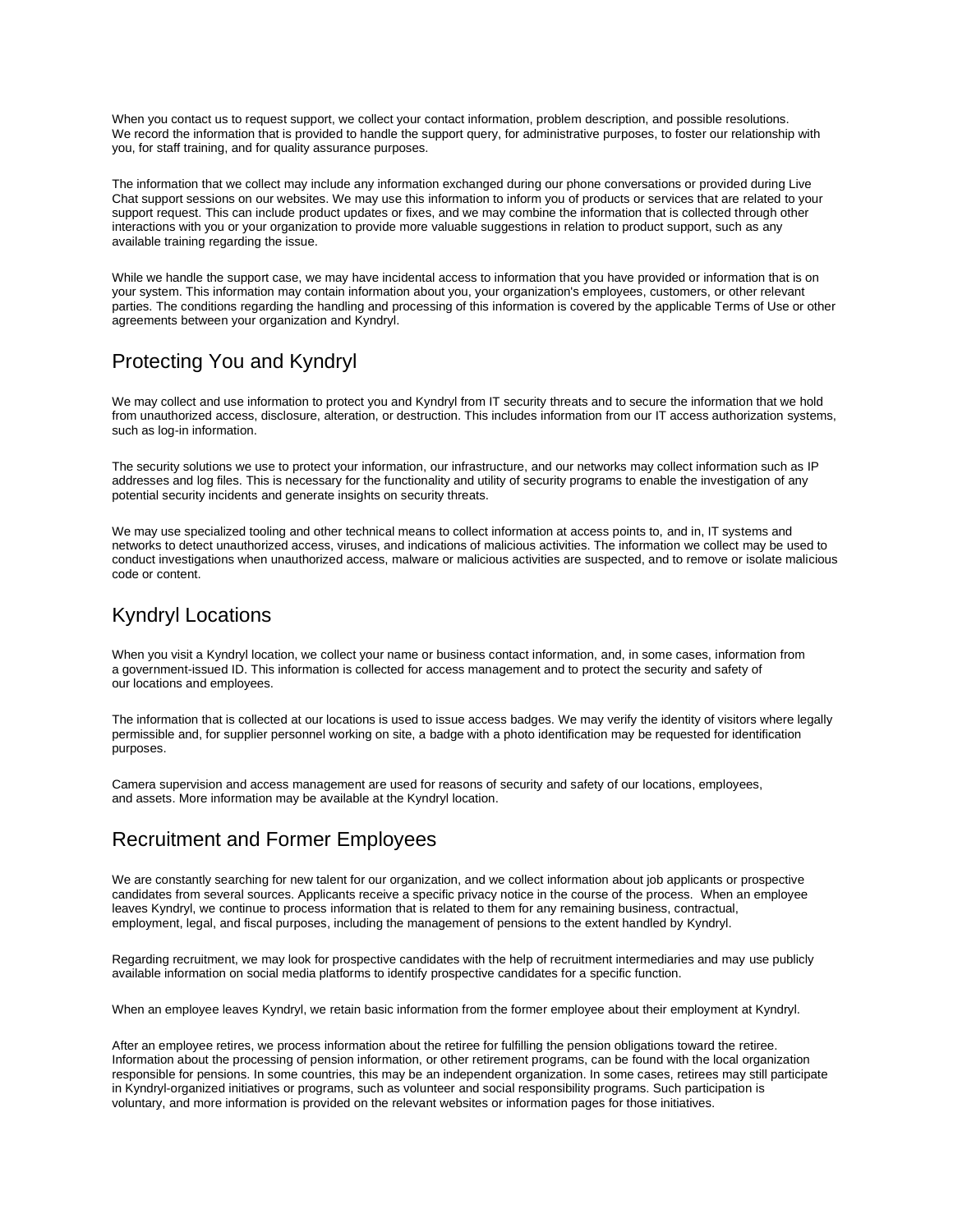### <span id="page-4-1"></span>Conducting our Business Operations

We collect and use information to improve our business operations, systems, and processes. For example, information may be used to conduct, maintain, audit, and optimize our operations, to protect our assets and employees, for product development, and to defend our rights.

We collect information about our business operations to make informed decisions about the organization, the business, and to report on performance, audits, and trends. For example, we use this information to analyze the costs and quality of our operations. Where possible, this is done by using aggregated information, but it may use personal information.

We collect and use information from our business systems, which may include personal information, to:

- protect or enforce our rights, including to detect fraud or other criminal activities (for example, by using information in payment systems),
- handle and resolve disputes.
- answer complaints and defend Kyndryl in legal proceedings,
- and comply with legal obligations in the countries where we do business.

We collect information from the use of our business processes, websites, cloud and online services, products, or technologies. This information may include personal information and is used for product and process development. For example, we may use this information to increase efficiency, decrease costs, or improve services by developing automated processes and tools, or to develop or improve the technologies on which these are based.

#### <span id="page-4-0"></span>Cookies and Similar Technologies

When you visit our websites, online services and applications, software products, or view our content on certain third-party websites, we collect information regarding your connection by using various online tracking technologies, such as cookies, web beacons, Local Storage, or HTML5. Information that is collected with these technologies may be necessary to operate the website or service, to improve performance, to help us understand how our online services are used, or to determine the interests of our users. We use advertising partners to provide and assist in the use of such technologies on Kyndryl and other sites.

A cookie is a piece of data that a website may send to your browser, which may be stored on your computer and can be used to identify your computer. Web beacons, including pixels and tags, are technologies that are used to track a user visiting a Kyndryl web page or if a web page was copied to another website. Web beacons may be used in email messages or newsletters to determine whether messages are read, forwarded, or links selected. Local Shared Objects can store content information displayed on the webpage visited, and preferences. These may be used to provide connected features across our websites or display targeted Kyndryl advertising on other websites based on your interests.

Session cookies can be used to track your progression from page to page so that you are not asked for information that you have already provided during the current session, or information that is needed to be able to complete a transaction. Session cookies are erased when the web browser is closed. Persistent cookies store user preferences for successive visits to a website, such as recording your choice of language and country location. Persistent cookies erase their data within 12 months.

You can use the Kyndryl Cookie Manager to learn more about the online tracking technologies we use and to review or set your preferences regarding the information that we collect about you on our websites. The Kyndryl Cookie Manager is either presented as a notification window when you first visit a webpage or opened by selecting Cookie Preferences in the website footer. The Kyndryl Cookie Manager does not address all types of tracking technologies (for example, web beacons). When using mobile apps, use the options on your mobile device to manage settings.

Blocking, disabling, or rejecting Kyndryl cookies may cause services to not function properly, such as in connection with a shopping cart, or block the use of websites or other Kyndryl online services that require you to sign in. Disabling cookies does not disable other online tracking technologies, but prevents the other technologies from accessing any details stored in cookies.

Our websites offer the possibility to use third-party social media options. If you elect to use these options, these third-party sites may log information about you, such as your IP address, access time, and referring website URLs. If you are logged in to those social media sites, they may also link collected information with your profile information. We accept no responsibility for the privacy practices of these third-party services and encourage you to review their privacy policies for more information.

### Children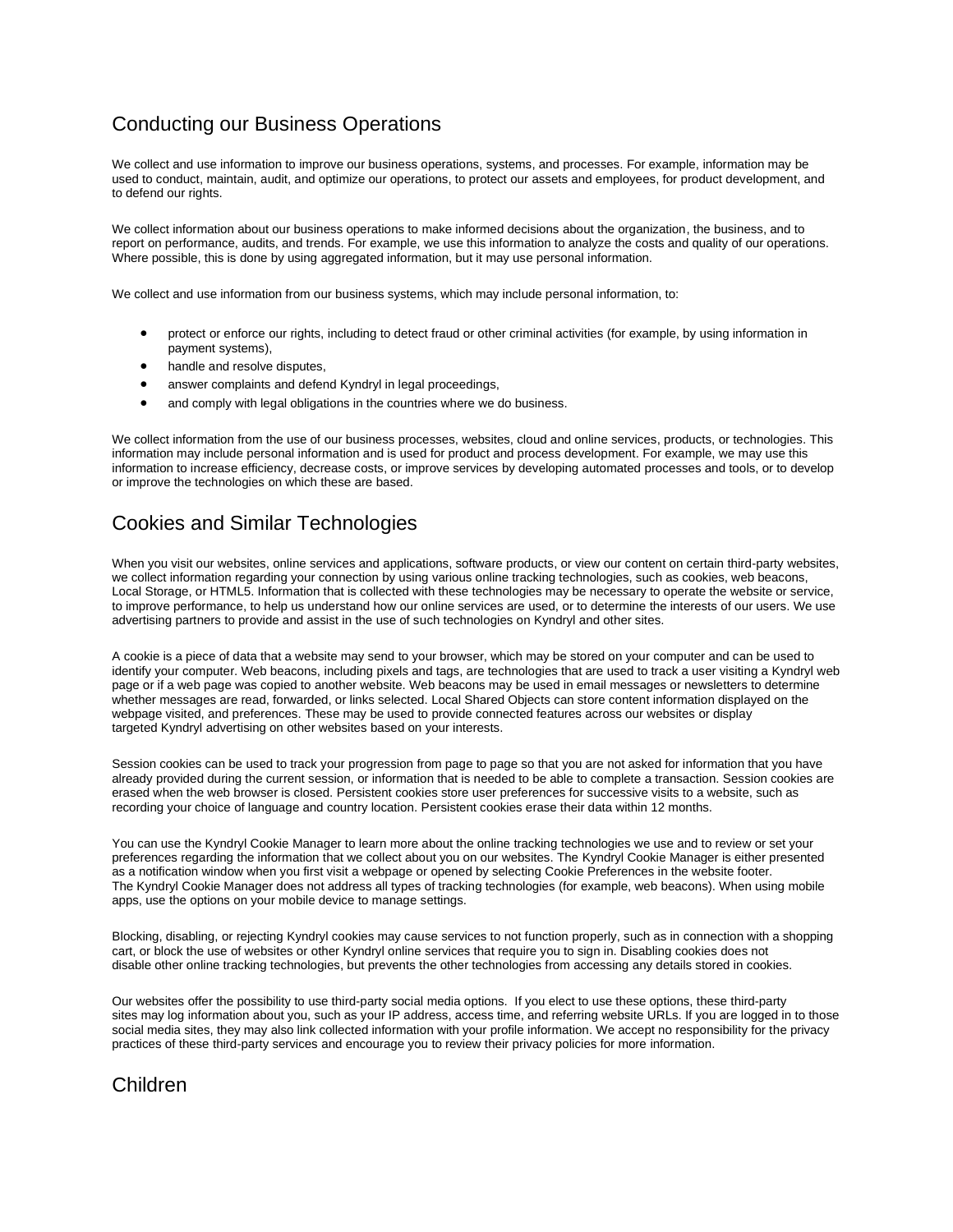Unless otherwise indicated, our websites, products, and services are not intended for use by children under the age of 16.

#### Sharing Personal Information

We may share your personal information internally and externally with suppliers, advisors, or Business Partners for Kyndryl's legitimate business purposes, and only on a need-to-know basis.

This section describes:

#### How We Share Personal Information

When sharing personal information, we implement appropriate checks and controls to confirm that the information can be shared.

If we decide to sell, buy, merge, or otherwise reorganize businesses in some countries, such a transaction may involve disclosing some personal information to prospective or actual business purchasers, or the collection of personal information from those selling such businesses.

Internally, personal information is shared for our legitimate business purposes, such as managing our relationship with you and other external parties, compliance programs, or systems and networks security. We do this to improve efficiency, for cost savings, and internal collaboration between our subsidiaries. Our internal access to personal information is restricted and granted only on a need-to-know basis. Sharing of this information is subject to the appropriate intracompany arrangements, our policies, and security standards.

Externally,

- our business with suppliers may include the collection, use, analysis, or other types of processing of personal information on our behalf
- our business model includes cooperation with independent Business Partners for marketing, selling, and the provision of Kyndryl products and services. Where appropriate, we share business contact information with selected Business Partners
- we may share personal information with professional advisors, including lawyers, auditors, and insurance companies to receive their services
- we may share contractual relationship information with others, for instance, our Business Partners, financial institutions, shipping companies, postal, or government authorities, such as the customs authorities that are involved in fulfillment.

In certain circumstances, personal information may be subject to disclosure to government agencies in accordance with judicial proceedings, court orders, or legal processes. We may also share personal information to protect the rights of Kyndryl or others when Kyndryl believes that such rights may be affected, for example to prevent fraud.

#### Facilitating International Transfers

Your information may be transferred to or accessed by Kyndryl subsidiaries and third parties around the world. Kyndryl complies with laws on the transfer of personal information between countries to keep your personal information protected, wherever it may be.

We have implemented various safeguards including:

- Contractual Clauses, such as those approved by the EU Commission and accepted in several other countries. You can request a copy of the EU Standard Contractual Clauses (EU SCCs) by clicking [Contact Us.](https://www.kyndryl.com/privacy/portal/contact/us-en)
- The APEC Cross Border Privacy Rules (CBPR) system that provides protection of personal information that is transferred among participating APEC economies as it pertains to online information collected through Kyndryl.com.

### Controller and Representative Information

Kyndryl does business through its subsidiaries worldwide. The privacy laws in some countries consider a Controller to be the legal entity (or natural person) who defines the purposes for which the processing of personal information takes place and how that information is processed. Parties that are involved in processing operations on behalf of a Controller may be designated as Processors. Designations and associated obligations differ, depending on the jurisdiction.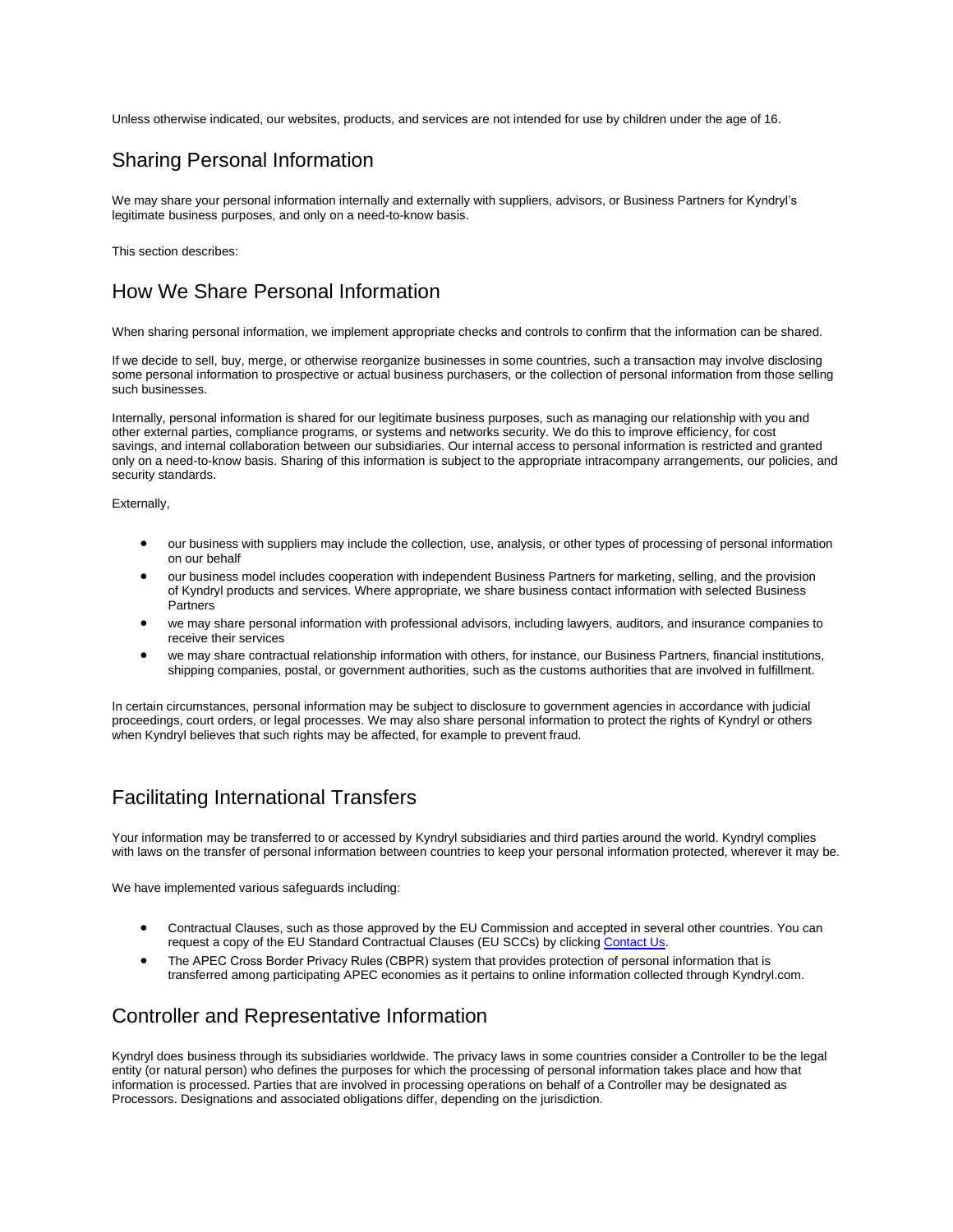Where this is relevant for the privacy laws in your country, the Controller of your personal information is Kyndryl's main subsidiary in your country or region, unless Kyndryl or another Kyndryl subsidiary identifies itself as the Controller for a specific interaction with you.

The contact details of our main subsidiary of a country or region can be found by selecting your country or region and selecting Contact on the footer of Kyndryl.com websites. Kyndryl can be contacted at: Kyndryl Inc., One Vanderbilt Avenue, 15th Floor, New York, United States.

Where Kyndryl or a subsidiary it controls is required to appoint a legal representative, the following representatives have been appointed.

#### European Economic Area (EEA)

Kyndryl 1 B.V., Johan Huizingalaan 765, 1066 VH Amsterdam, The Netherlands

#### United Kingdom (UK)

Kyndryl UK Limited,

100 Liverpool Street, EC2M 2RH London, United Kingdom

#### Information Security and Retention

To protect your personal information from unauthorized access, use, and

disclosure, we implement reasonable physical, administrative, and technical safeguard. These safeguards include rolebased access controls and encryption to keep personal information private while in transit. When needed, we also require our Business Partners, suppliers, and third parties to implement suitable safeguards, such as contract terms and access restrictions, to protect information from unauthorized access, use, and disclosure.

We only retain personal information as long as necessary to fulfill the purposes for which it is processed, or to comply with legal and regulatory retention requirements. Legal and regulatory retention requirements may include retaining information for:

- audit and accounting purposes,
- statutory retention terms,
- the handling of disputes,
- and the establishment, exercise, or defense of legal claims in the countries where we do business.

We retain any contractual relationship information for administrative purposes, legal and regulatory retention requirements, defending Kyndryl rights, and to manage Kyndryl's relationship with you. The information that is provided in a supplementary privacy notice may provide more detailed information on applicable retention terms.

When personal information is no longer needed, we have processes in place to securely delete it, for example by erasing electronic files and shredding physical records.

### Your Rights

You have certain rights when it comes to the handling of your personal information. The [Contact Us](https://www.kyndryl.com/privacy/portal/contact/us-en) form can be used to:

- request access to the personal information that we have on you, or have it updated. Depending on the applicable law, you may have additional rights concerning your personal information.
- ask questions related to this Privacy Statement and privacy practices. Your message is forwarded to the appropriate member of Kyndryl's Data Privacy Team, including the responsible Data Protection Officers.
- submit a complaint to Kyndryl if you are not satisfied with how Kyndryl is processing your personal information.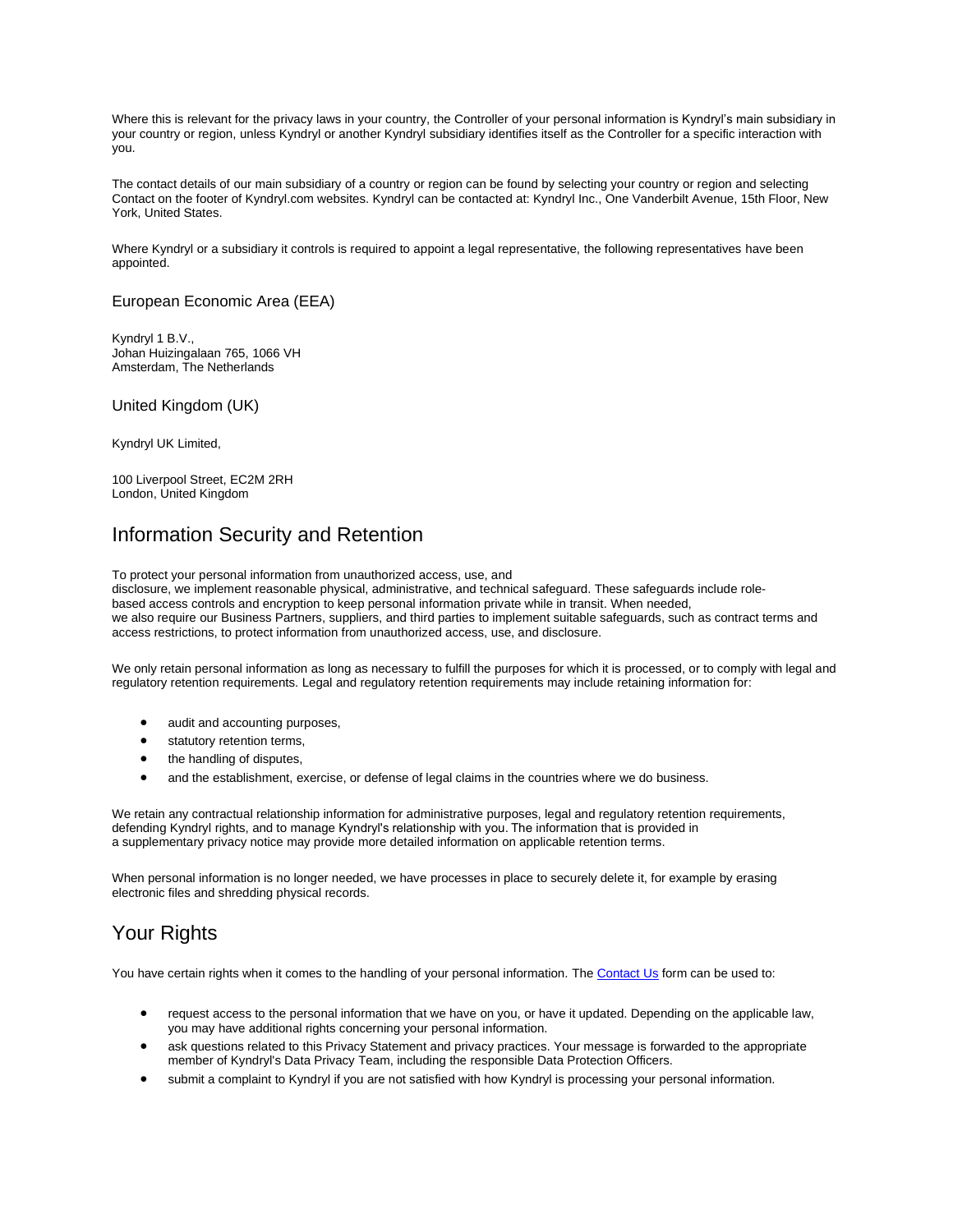Information about additional rights and when they apply can be found at [Your Additional Rights.](https://www.kyndryl.com/us/en/privacy/your-additional-rights) Your rights may be subject to limitations and exceptions resulting from applicable laws. For example, there may be situations where we cannot share certain information that you seek if disclosing this means disclosing information about others.

You may also have the right to complain to the competent supervisory authority. Contact details of Data Protection Authorities in the European Economic Area can be found [here,](https://edpb.europa.eu/about-edpb/about-edpb/members_en) and in the UK [here.](https://ico.org.uk/) If complaints are not resolved to your satisfaction, you can also use the TRUSTe Feedback and Resolution System [here,](https://feedback-form.truste.com/watchdog/request) our independent US-based third-party dispute resolution provider. This service is provided free of charge.

For marketing communications, you can also submit an [opt-out request,](https://www.kyndryl.com/us/en/opt-out) or select Unsubscribe at the end of each marketing email.

#### Legal Basis

In some jurisdictions, the lawful handling of personal information is subject to a justification, sometimes referred to as legal basis. The legal bases that we rely on for the lawful handling of your personal information vary depending on the purpose and applicable law.

The different legal bases that we use are:

#### Necessary for the performance of a contract with you

We rely on this legal basis when we need to process certain personal information, such as your contact details, payment details, and shipment details, to perform our obligations or to manage our [contractual relationship](#page-2-1) with you.

#### Examples:

- If you intend to purchase a product or service, we require your business contact information to enter into a contract with you or you may need to create a Kyndryl ID (see [Your Account\)](#page-0-0) to access a purchased product online.
- When fulfilling a contact, you may need to receive support [services,](#page-2-0) for which we will need to collect your contact information.
- We need personal information to consider job applicants or manage the pension entitlements of retirees (see Recruitment [and Former Employees\)](#page-3-1).

#### Necessary for the purpose of Kyndryl's or a third party's legitimate interest

Legitimate interests relate to being able to conduct and organize business, which includes the marketing of our offerings, protecting our legal interests, securing our IT environment, or meeting client requirements.

Examples:

- We capture your use of, and interaction with [our websites](#page-0-1) to improve them.
- We process your Kyndryl ID (see [Your Account\)](#page-0-0) to manage access authorization of our services.
- Where we have a [contractual relationship](#page-2-1) with the organization that you are working for, we have a legitimate interest to process your personal information used to manage this contract.
- We process your business contact information (see [Your Account\)](#page-0-0) in combination with other business-relevant information to tailor our interactions with you and promote our products and services. We may process your contact information together with details of a Kyndryl event you attended to develop Marketing and business intelligence.
- We process the personal information of applicants based on our legitimate interest to source suitable talent (see [Recruitment and Former Employees\)](#page-3-1).
- We have to keep our [general business operations](#page-4-1) functional. To this end we may, for example, process the login information of our IT systems and networks, or CCTV footage at *Kyndryl [locations](#page-3-2)* for security and safety purposes.

We may also process personal information where it is necessary to defend our rights in judicial, administrative, or arbitral proceedings. This also falls under the legal basis of legitimate interest in countries where they are not a separate legal basis.

We process personal information for credit protection, which is a specific legal basis under Brazilian law (LGPD) but is also covered under the legal basis of legitimate interest in other countries.